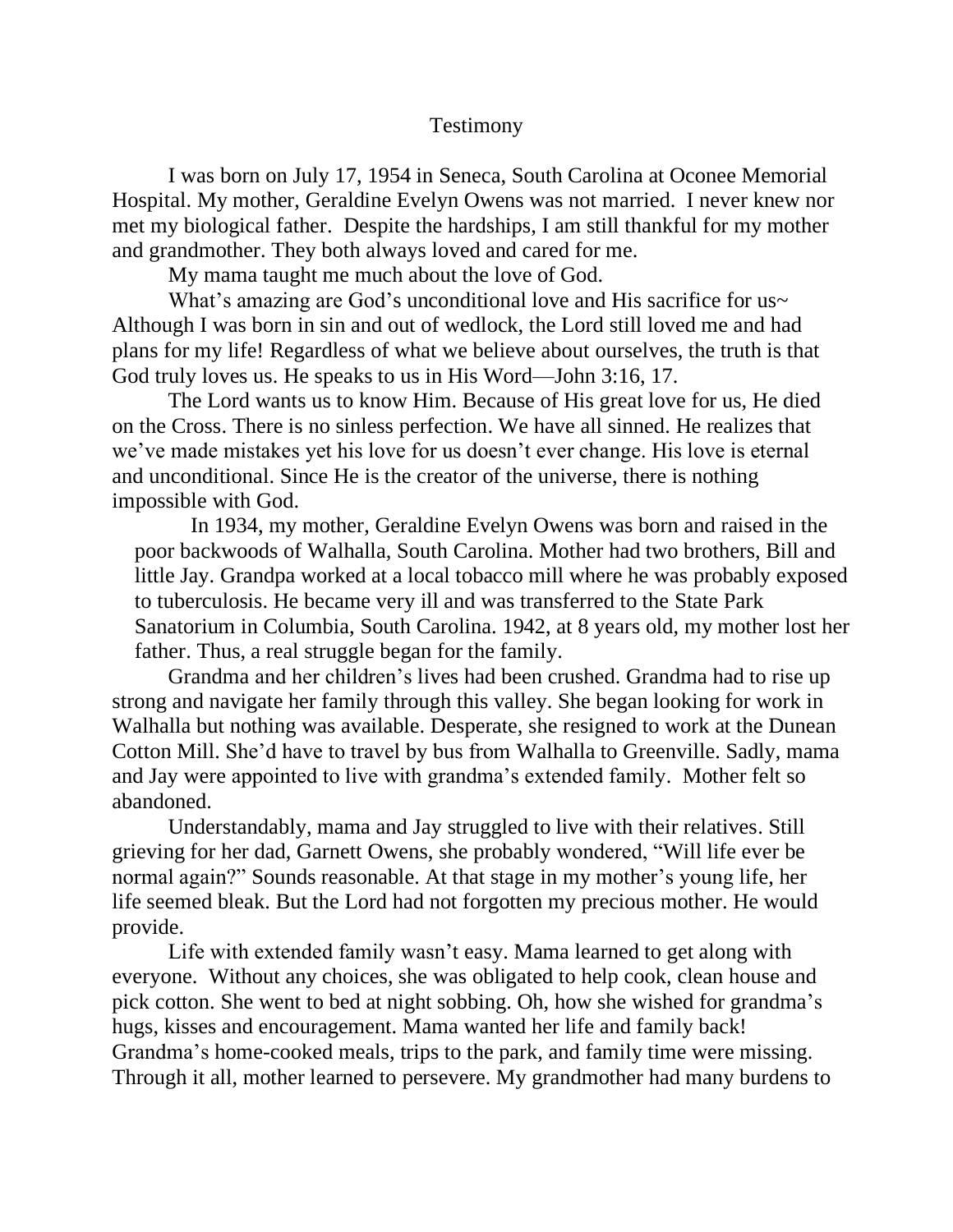bear and the battle wasn't over. In life, we never know when the next battle will begin. God does.

In 1947, our beloved great-grandmother, Mary Jane was hit and killed by a drunk driver at Lake Junaluska, North Carolina. She was spending time with her beloved sister whom she hadn't seen for years. Grandma was not prepared for this! She collapsed in pain. "Why was God allowing this?", she wondered. My grandma felt like her world was caving on her; but she had to keep walking.

Mother and Jay relocated to the DAR—Daughters of the American Revolution. This boarding school was located in Salem, South Carolina. Quite a trek from Walhalla. Mama felt so isolated and frustrated. Early morning chores, peer pressure, school work, and anxiety thrust mama into despair. Yet, she learned to work and stay focused on her responsibilities—she would survive this with her brother Jay.

Finally, in 1948, Grandma left her mill job, and moved back to Walhalla. She was so relieved to be home. At that time, Mama was 14, Jay was 11, and my Uncle Bill was 17 years old. Everyone was so happy!

My dear mother was a very attractive and smart young woman. Mother often sought the attention of young men—she'd lost her father at 9 years old. Mama grew up without much affirmation and protection from a caring father. She'd never had a strong, father figure in her life. Every daughter needs a godly father as a role-model. Mama never did.

Around 1950, mama met Jack Mathis. She was only 16 years old. Jack's mother was opposed to this relationship. However--within a few months, Jack joined the Army and was transferred to South Korea. Mama would never see him again. Tears of anguish flowed when she learned of his death. He was killed in the Korean War in October 1950. He was buried in Westminster, South Carolina.

Glenda was born on February 21, 1951. She'd be a pleasant reminder of this precious relationship. Mother was only 17 years old. Most of her youth had been stolen by hardships.

In the winter of 1953, my mother, Evelyn, became involved with James Smith. They enjoyed a short-lived relationship and I was conceived. I was born on July 17, 1954 in Seneca, South Carolina, at the Oconee Memorial Hospital which is now the Lila Doyle Nursing Home. After my birth, James Smith disappeared from our lives. Sadly, I never met my biological father.

James Smith was a handsome, young man who was enjoyed pursuing women, drinking and gambling. I am not sure if he was a Christian. He worked as a mechanic at a local Walhalla gas station. His parents lived in Westminster.

During the summer of 1975, James Smith and Wayne Fricks became acquainted. Later on, Darrel Brown appeared on the scene. Fricks planned to rob a local convenience store in Walhalla with the help of Smith and Brown. They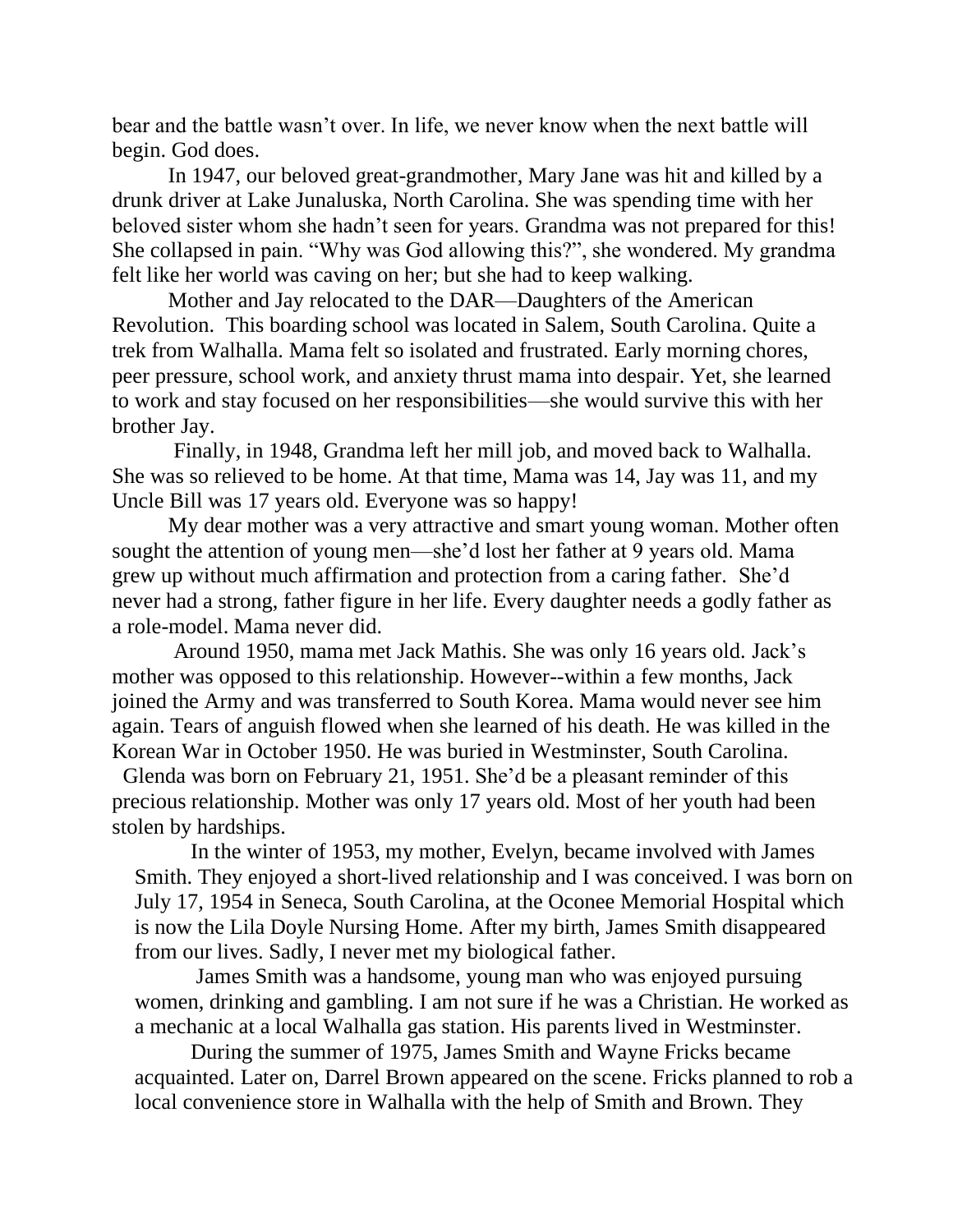robbed the store at gunpoint. Although no one was killed, the police were hot on his trail! Fricks became worried and panicked. He decided to eliminate James Smith and Derrill Brown. He knew exactly where Smith lived—he drove over to Prather's bridge near Toccoa, Georgia. Fricks shot and killed James at close-range with a shotgun. Fricks also gunned down Derrill Brown in cold-blood. Eventually, Fricks was arrested and sentenced to life in prison. Did any of them ever consider the consequences? Their family and friends were heartbroken—I cannot imagine their grief.

Somewhere around the mid 50's, Calvin wooed his way into my mother's life. I was two years old and Glenda was five—we didn't know or trust this man who stole our mother's heart.

In December 1956, Calvin and mama "tied the knot" at the Walhalla Courthouse. They began their life together in Walhalla and seemed to be so happy. Unfortunately, this happiness wouldn't last for long. I believe they loved each other, but mother was so naïve to Calvin's emotional issues, addictions and alcoholism. He had grown up in the country as a sheltered by his foster parents. My sister, Kathy was born in May 1957.

Calvin had never traveled far from Long Creek. Oh, how he longed for adventures outside his city limits! He was excited to travel and seek his greener pastures. So, in 1958, my dad's Chrysler was prepped for a long-distance road trip! We were young—I was 4, Glenda was 7 and Cathy was a just a baby.

For several months, we lived near the coast in Santa Maria, California. We enjoyed living close to the Pacific. The beautiful sunsets, rolling waves, the birds and the calming effects of the sea created an idyllic setting for us. For some reason, we didn't stay long.

Within a couple of months, we returned home to Westminster, SC., near our grandparents. We never knew how long these moves would last.

In 1959, we moved to Tampa, Florida. Mother wasn't happy that Bill Owens, Ollie and his children moved with us. We rented a small house but it wasn't ideal for two families. Calvin was the only one working and we could not afford to house and feed Bill's large family. Bill's lack of work and income was creating financial issues-- mother suspected that Ollie was stealing food and clothing for her children. The home atmosphere was unhealthy. Life had to change.

Much to our delight, Uncle Bill and his family returned home to Greenville, South Carolina. Our home life improved.

I loved going to school because it allowed me to get away from home and make some friends. We couldn't ever invite anyone to our house—for unknown reasons, Calvin didn't like company.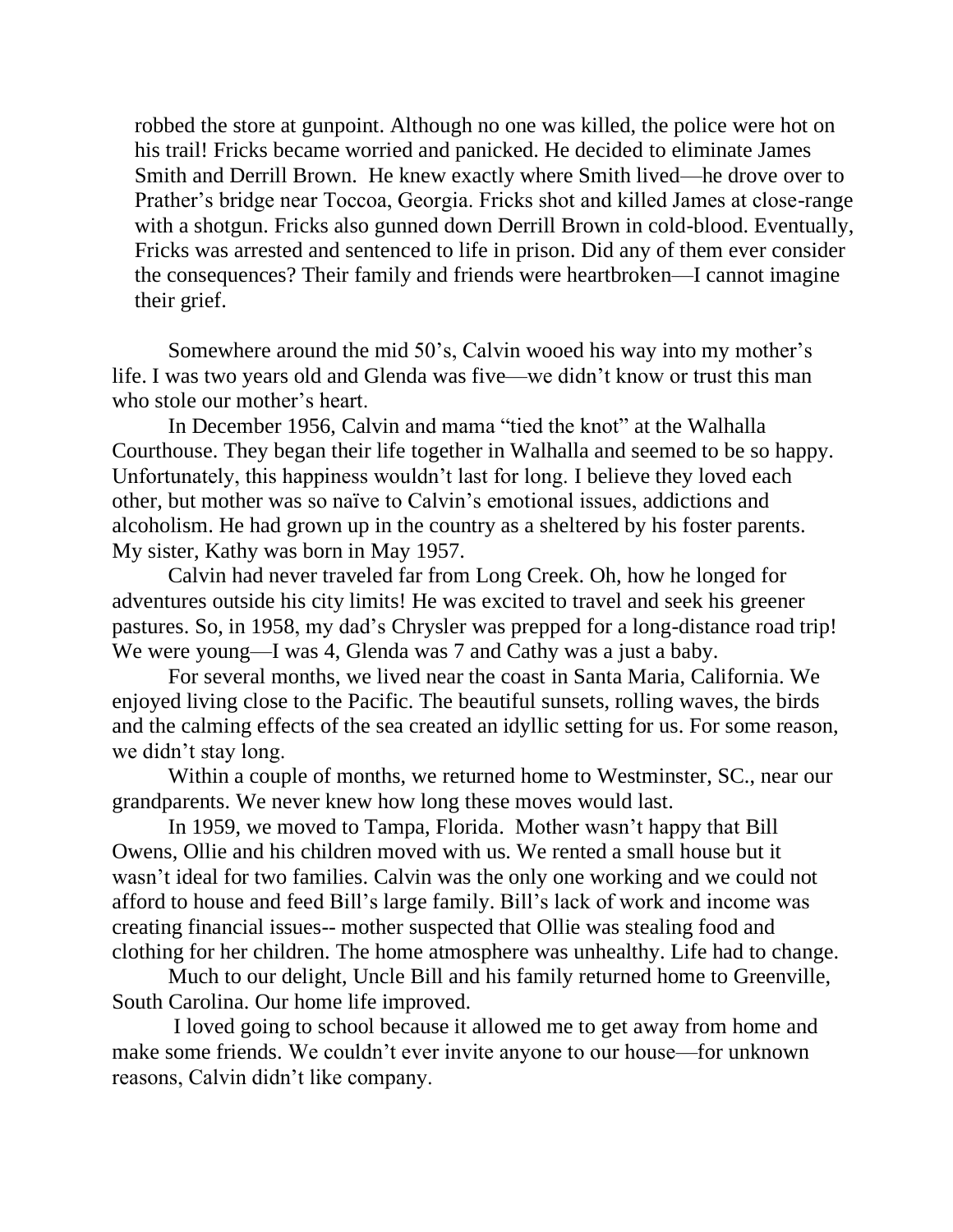One day, a classmate invited me to walk to her home. I got in trouble for not asking permission. I'll never forget that spanking.

On March 26, 1960, my sister, Judy Faye was born. She was a beautiful baby with platinum blonde hair. We all loved her! She was a big baby. In the summer, we loved going to the nearby park. We'd have lunch, play games and play with each other. My sisters were actually my best friends.

On July 29, 1960, Tropical Storm Brenda crashed the Tampa area. The flooding was dangerously high in the area where we lived. Everyone had to evacuate! Mama quickly packed up our belongings! We packed our car and headed home for safety. What a terrible experience!

Returning home to our family in South Carolina was exciting. Grandma Pearl, JR, Robert, Aunt Dessie, Nannie and Grady were always glad to see us. We loved staying at the farm in the summer. Grandma Pearl always made us feel special by preparing a home-made meal and chocolate cake. She worked hard caring for her family. Thankful that JR and Robert were always there to help her. Nannie and Grady were also a blessing. Grandma Pearl never approved of Calvin's drinking or his lifestyle, but she loved him.

In late summer of 1961, we headed to Tucson, Arizona—this trip would be the last major one. The trek from South Carolina to Arizona was exhausting. We were cramped as we drove through the Mohave Desert. We'd never seen cactuses before. We could hardly wait to get unpacked and settled. The car was extremely hot and humid since we didn't have an air-conditioner. Back in those days, we used fans! We spent one night in a local hotel! What an experience.

Calvin was able to rent a small three-room apartment close to town. The apartment was located near Mount Lemon! In our apartment complex, there were other children! Finally, we'd be able to make friends in our own backyard. Within a week or so, mother enrolled us at the local school. Living in Tucson was definitely challenging, especially with many Hispanic children. Some seemed quite prejudice and unfriendly.

Within just a few days, Calvin began working at a nearby Esso gas station. Calvin was a mechanic by trade—he enjoyed pumping gas and mechanical work. Mother enjoyed staying at home with us. Lots of cooking, cleaning and overseeing the home front was hectic at times. Mother was our super-mom!

Life in Tucson was so interesting! Mother would plan little excursions for us. I'll never forget visiting "Old Tucson" a large theme park where Western films were produced. The sights were awesome—bar fights, cowboys with their pistols, log cabins, horse-drawn buggies and women in long dresses.

We wanted to visit Mount Lemon. The tall, snow-covered peaks towered majestically behind our apartment. Although the roads were very narrow and dangerous, we loved the thrill! Calvin was a good driver.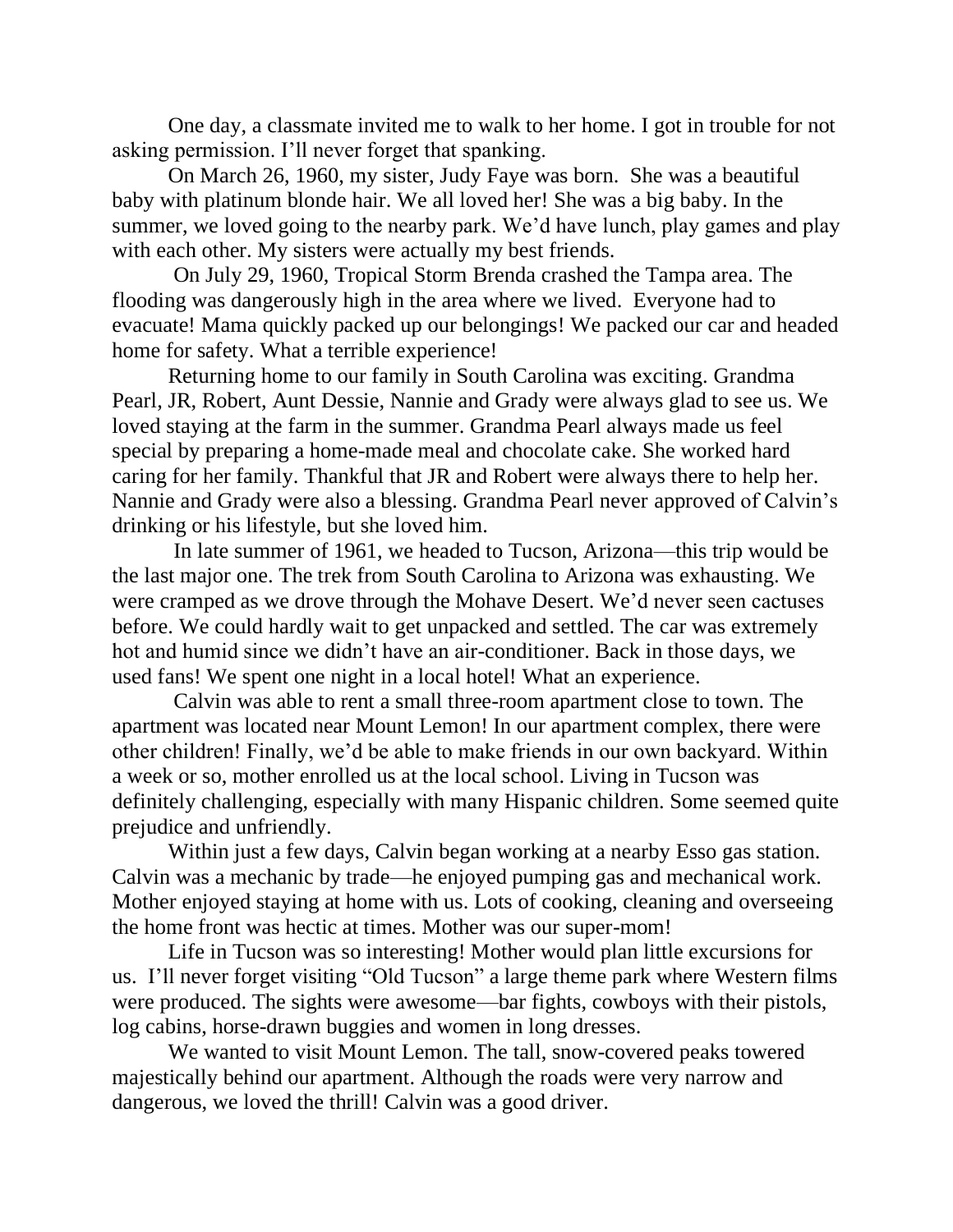Occasionally, mother would take us shopping at the thrift store! I loved to shop for cheap clothing and especially high heels! What fun it was to dress up like a queen--especially in my Cinderella outfit.

Our local neighborhood had several cafes of home-made Mexican food. The tacos, burritos and enchiladas were so tasty. Mother taught us to appreciate the good times and not dwell on the bad times. Enjoy every moment. We tried.

Although Calvin worked and provided for our physical needs, he was never the compassionate, loving father that we desperately needed. At times, he struggled with bulimia. The drinking, smoking and abuse were his spiritual strongholds in life. Honestly, I believe that he was physically abused at the Butts house.

One evening, while eating dinner, Calvin lost his temper at our baby sister, Judy. Mother remained quiet. Glenda defied his authority, and immediately regretted it. Calvin slapped her so hard that she was knocked into the wall. I'll never forget this—it was so traumatic. My poor sister was the target of his abuse mother never tried to thwart his attacks. We lived in fear and anger. Sometimes, we wanted Calvin to leave us forever. We'd never had a normal home with him.

On June 23, 1962, our baby brother, Jimmie was born. Sadly, my brother would never have the kind of father he needed. Jimmie would eventually become a man just like Calvin. Every child deserves a godly father.

That summer, mother was diagnosed with cancer. She had a total hysterectomy and survived the cancer. She was my hero. Mama regained her strength within several months.

Toward the end of the year, Calvin decided to move us back home to Westminster, South Carolina. Sadly, I spent 1963-64 repeating the 3rd grade! What a life! That year was tough!

Calvin rented a small four-room house in Westminster. Unfortunately, this Norton house didn't have hot water or a bathroom! We had to heat all of our water on the kitchen stove! Outside in the back yard stood our outdoor toilet. We didn't enjoy using it at night or early in the morning. Where was our bathroom?? We'd bathe in a large, aluminum tub in our bedroom. It wasn't nice like a tub or shower, but it worked.

Our wood-burning/coal stove provided the heat. It worked well and every morning, we'd run to the living room. We always learned to be content—mother never complained, and neither did we.

Mother always loved and cared for us—we never went to bed hungry, dirty or lacked for anything. Although we were poor, we had enough.

Calvin always worked but his income wasn't sufficient. Most of the time, we'd eat beans, potatoes or cornbread for dinner. We rarely ate meat for meals. Breakfast was eggs and grits or cereal. For school. we'd eat peanut-butter and jelly or egg-salad sandwiches. On rare occasions, we'd have a hot lunch in the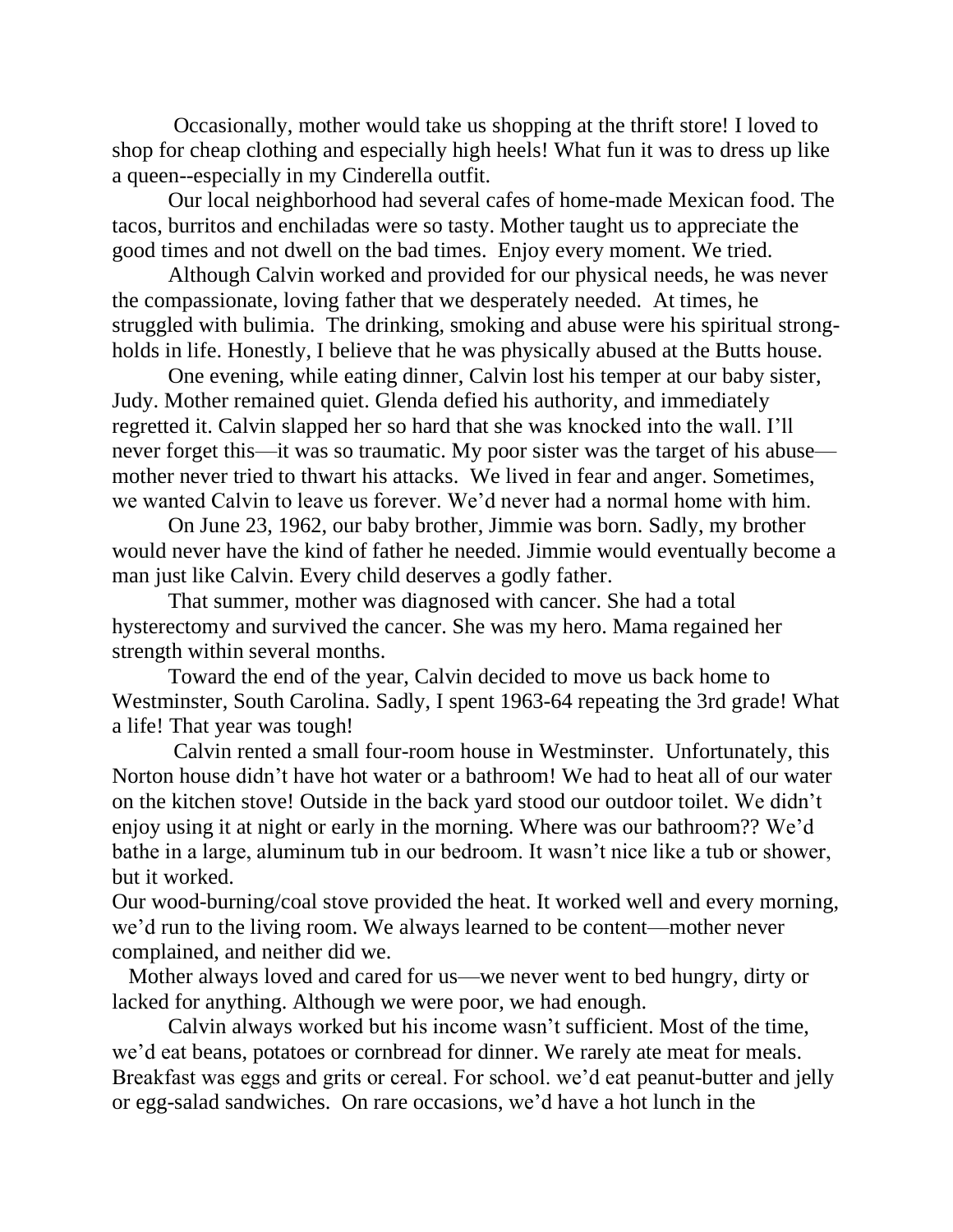cafeteria. Sometimes, the kids on the bus would mock us for being poor. Mama encouraged us to be brave and stand up to them.

We remained in the Norton house while I continued attending the Westminster Elementary school. My 4<sup>th</sup> grade transition was not easy. I felt so uncomfortable. After all, I was always the tallest girl in the class and our dresses were bought from the local thrift stores. Sure, we were poor but I didn't care!

In 1965, I turned 11 years old, and we moved into a lovely home in Seneca—we had every comfort. Mother was so happy. We enjoyed lush, green grass around the house and lots of freedom to play and explore. Southside Elementary was close-by—only a few minutes away. My fifth-grade teacher, Mrs. Pelfrey was a wonderful Christian. She encouraged each of us to strive for mastery and excellence. I enjoyed her class immensely.

By the end of the school year, we were packing up to move! This constant transitioning/moving was a huge emotional burden for us. When would all this traveling and moving around come to an end? We were all tired.

Over the years, Calvin's alcoholism severely impacted our family. He wasn't disciplined enough to save enough money for rent. Calvin was very stubborn and addicted to his alcohol. No one could make him stop. We lived on a week to week paycheck! Although Mother worked sometimes, she couldn't pay all the bills. There were arguments, strife and sometimes, physical battles. In addition, Calvin's hangovers had to resolved with his employers. Mother was forced to call and give excuses for his absence. She was indeed an "Enabler!".

In 1966, we moved to a small house in Seneca, and I moved up to the  $6<sup>th</sup>$ grade and we lived near downtown Seneca. Once again, we had to get adjusted to a new neighborhood and school. I was somewhat uneasy.

While our parents were away, Glenda invited some kids over to our house for a Séance. I had never been involved in a séance—and wasn't sure what would happen. After a few minutes, we could sense an evil spirit in our bedroom. We could see the curtains rise and roll upward! With my eyes closed, I felt something on my shoulders and became very frightened. All at once, the candle fell over and spilled wax everywhere. I jumped up from the table and ran out of the room. What a hard lesson we learned that day! Never again!

I was somewhat nervous yet eager to attend our new school. Our teacher was very friendly but also strict. She had a thick, wooden paddle hung up on the wall. We were warned that any arguing, bullying or fighting would be rewarded with her paddle! Of course, none of us wanted that. We were encouraged to obey her rules, be kind and be studious.

As the new girl in class, I struggled with being the tallest and skinniest girl in my class. In addition, my second-hand clothes and shoes made me more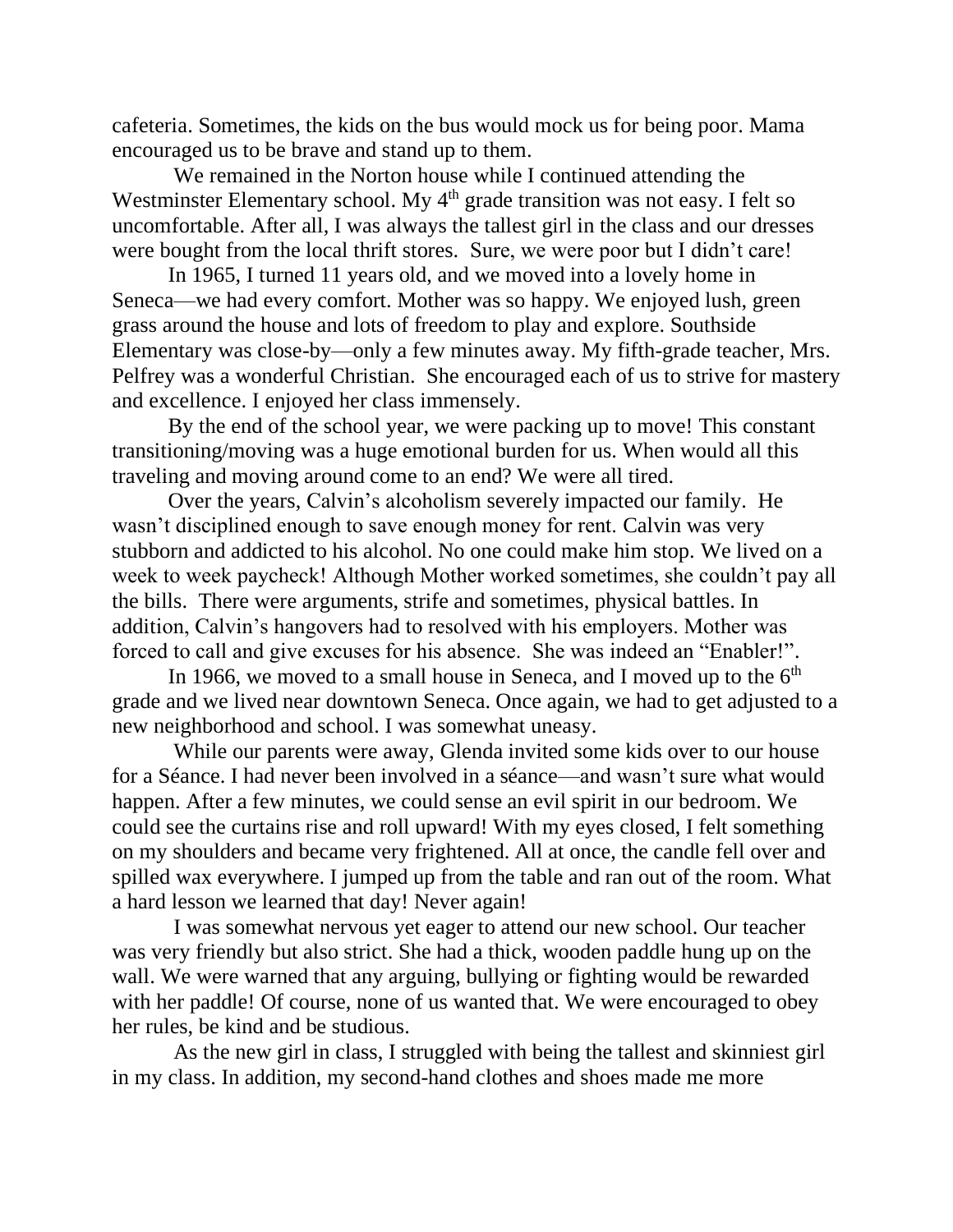noticeable. I was so naïve and self-conscious—I didn't notice that most of the girls were dressed just like me. We had lots in common—except my sensitive nature.

Outside the classroom, on the playground or cafeteria, some of the boys loved to tease me. Of course, I'd get offended and snap back. Who wouldn't since these words--skinny, giraffe, ostrich or long legs were so rude and If I walked past them in the hallway, they would laugh at me. There were others as well-- short or obese girls in our school were also humiliated! Of course, the teachers always knew.

My teacher encouraged me to ignore them and walk away. She felt these bullies had emotional issues. More than likely, their parents were probably at the source of their problems. Most of the trouble stopped when I ignored them. I'll never forget her my teacher; she poured wisdom and love into my life at a time when I really needed it. We actually became friends and I was able to help her at home. A little extra money was a blessing. I'm thankful that I survived that year.

Years later, I discovered that these experiences made me spiritually stronger. I learned to empathize and help other girls who were also bullied. I discovered that my identity in Jesus Christ is who I am. Although I love my family dearly, the God who created me is the One who calls me His daughter. I am a child of the King. He loves me unconditionally, and always will. This spiritual journey had just begun. Regardless of my past, my faults or mistakes, His love never changes.

My mother was growing weary of our constant moves. She longed to settle down and put down some roots. Calvin finally agreed. We moved to Fairburn, Georgia in the summer of 1967. It seemed surreal that our traveling was winding down. Our hearts were singing.

We moved into a small, two-bedroom house in Fairburn. We had a nice back porch where we could sit and talk. Forever are the memories of walking in my sleep. I'd climb out of my top bunk-bed and walk to the back porch. A few seconds later, I'd get scared and run back and climb into another bed with my sister.

I was excited and hopeful that this year would be different for me at Eastern Elementary as an 7th grader! I'll never forget making friends with Milana Thames, Kathy Vincent and a few other girls. I had to learn to quit comparing myself with my other classmates. One of my classmates, seemed to enjoy teasing me. One day, I finally stood up to her and threatened to meet her after school. For some reason, my problems abruptly stopped.

After we got settled, Pastor Jarrett came to visit us and invited us to Buffington Road Christian Church. He was very friendly and seemed so genuine and concerned for our family. I couldn't help but wonder if everyone was like him.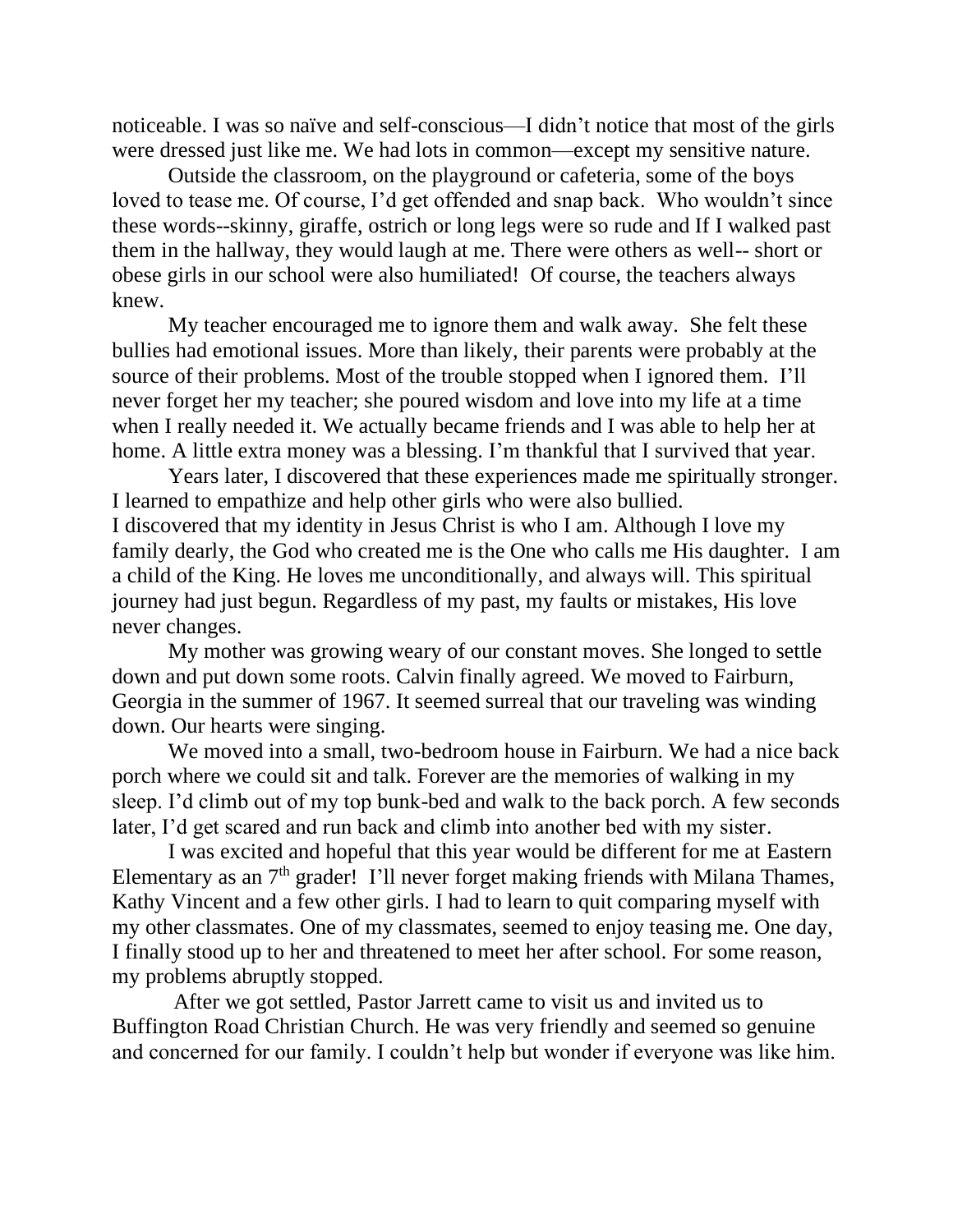We attended Buffington Road for several months. I really enjoyed my Sunday school class--especially my teacher. I was finally making friends. I began to feel at home in this small church.

Pastor Jarrett preached the gospel with compassion. He helped me to realize that life is complicated and we need a Savior! Life is easier with the Lord. God can help us navigate those valleys.

That summer, I was invited to a local Good-News Club for children. The host family was such a blessing to me. We played games and had lots of fun. The Woodard's love for Jesus Christ created a strong desire in me to know Him. I wanted what they had—I began to seek the Lord in my life. I needed forgiveness, unconditional love and acceptance. Although I can't remember the date, I will never forget that decision. In the summer of 1967, I was able to go to Christian camp. I will never forget some of the songs we sang—Miry Clay, I've got the Joy, Father Abraham! That summer reformed my life.

Looking back, I am so grateful that mama got us into church. Her decision made a huge difference in my life. Although it would take years for God to conform me to His image, I'm thankful that He never gave up on me.

Pastor Jarrett convinced Calvin to attend a Half-Way House. His alcoholism, drugs issues, and domestic abuse were devastating his family. Calvin would attend Rehab but it never helped. He refused to allow God to change his life. We all wept. Our family needed spiritual freedom from darkness—especially in our home. Oh, how we wanted Calvin to change but as far as I know, he never did. We prayed for years—so we never know for sure.

Earlier in 1969, mother was approved for a USDA home loan. Her dream of owning her home was finally becoming a reality. Everything she'd ever wanted was a dream come true—a large kitchen and living room, and three large bedrooms. For the first time in years, mama was ecstatic.

Within a couple of months, our family moved into our new "Hillandale" home. We were so excited at the prospect of settling down, making friends and being happy. In 1970, I began the 10th grade at M.D. Collins high school. Although I was quite nervous, I still was optimistic. Making friends wouldn't be easy—especially with my emotional baggage.

We made a few friends in our neighborhood. Most of them played with us outside. Lucky was about 14 years old, and he taught us the value of friendship. He was a faithful friend yet he suffered with seizures. About a year later, Lucky visited his grandparents and never returned home. We wept for days.

One of my other neighbors, Joy Carpenter became a loyal friend to me. She was divorced with two young children. She was always so helpful and supportive—especially when our home-life was struggling. We spent many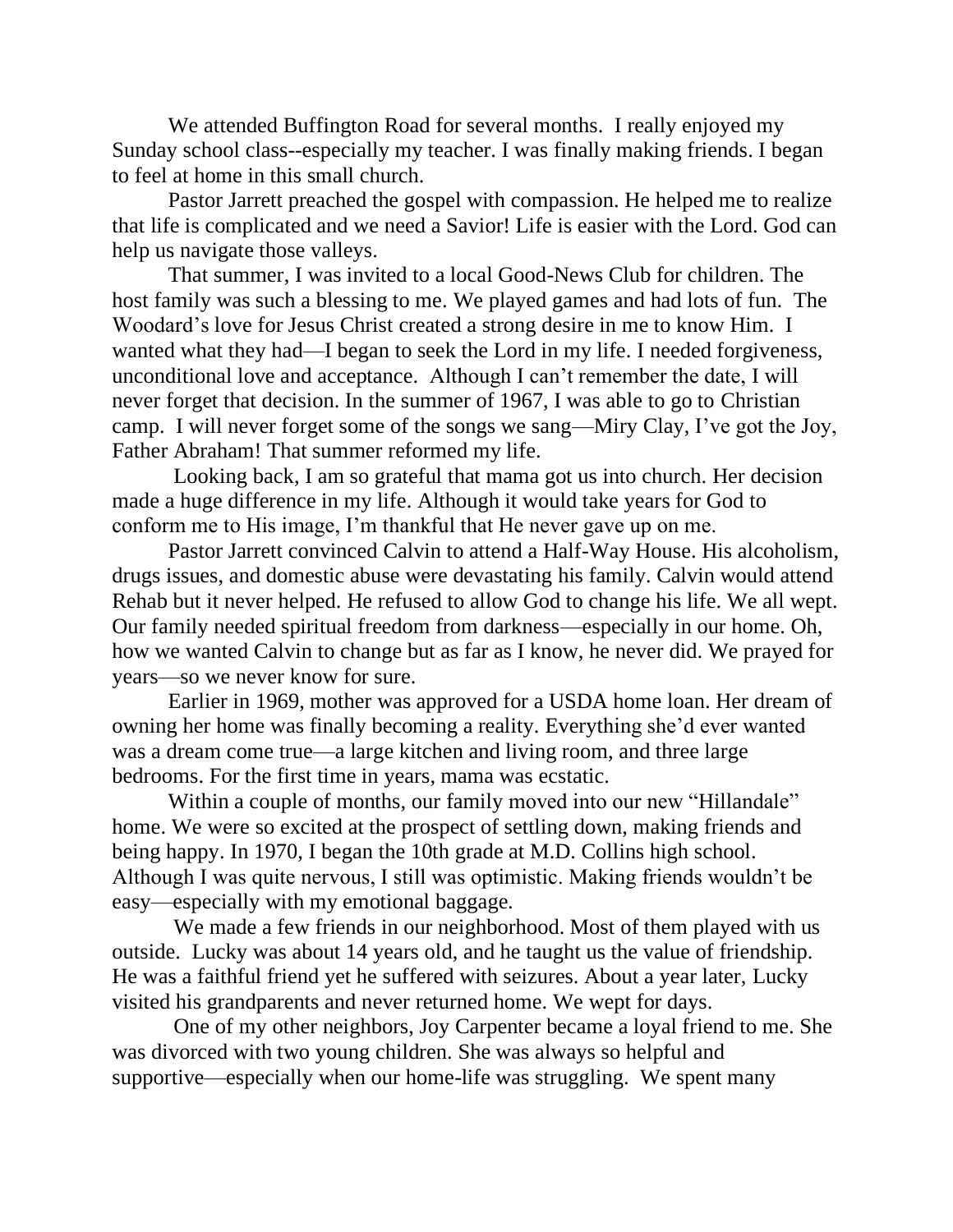evenings sharing life over dinner and iced tea. For a short season, she and I drove down to Carrabelle, Florida and visited her parents.

Those fun summer days faded in 1973 when Joy met an amazing young man, Bruce whom she later married. They were so happy together. I will never forget Joy. She was an amazing friend.

Life continued to be disruptive at times. Sometimes at night, Calvin would come home drunk. He'd be out of control, cursing and hitting mother. We'd jump in the car and run away out of danger. I'm sure our neighbors were tired of it. Sure—it was embarrassing. Calvin became known as the local drunkard! I was so exhausted at the problems in our lives. Sometimes, I wanted to move away.

One summer afternoon, Charles, a young man from the church visited us. I was not expecting him at all. Out of the blue, Calvin showed up, and threatened Charles with a pocket-knife! Needless to say, Charles ran for his life, and never called again. We were so furious! I knew that we couldn't trust Calvin anymore if only he would repent. Mother knew that she had to do something, but what? Calvin was a danger to our family. We honestly lived in fear--never knowing when Calvin would turn our home into a battleground.

One weekend, grandma arrived with a small handgun for protection. She'd watched Calvin's behavior and was concerned for our safety. Later in the evening, Calvin came home in a drunken stupor. He was cursing and slammed the door to their bedroom. He was angry. Mama cried out and we ran down the hallway. Grandma cornered Calvin in the bathroom, and shot him twice in the shoulder. Mother called the ambulance and Calvin was treated at the hospital. He was later released. No charges were filed. Within a few hours, Calvin returned home, wounded and sorrowful. Calvin would ultimately pay the cost. Our home life would never change until he was gone. We could hardly wait.

High school was a completely different battleground for me. M.D. Collins was a brand-new high school. Lots of new students flowed into the halls and rooms looking for acceptance. I was a naïve, and insecure teenager. I had hoped my Sophomore year wouldn't be too complicated. I didn't realize that social circles were so popular. All of us were looking for a friend or group to get connected. High school was a whole new world and sometimes, I felt like an oddball and so lonely.

In the meantime, I tried to focus on the most important things--my classes, a few friends, and my family. I thoroughly enjoyed art and home economics and gymnastics. My teachers were so encouraging. I developed a love for art, sewing and singing. My art class was so fulfilling for me-- ceramic pottery, wire sculptures, weaving and free-hand drawing was definitely therapeutic.

As our heavenly Father created us, therefore, we are designed for relationships. We all need people in our lives. Hopefully, the friends we allow into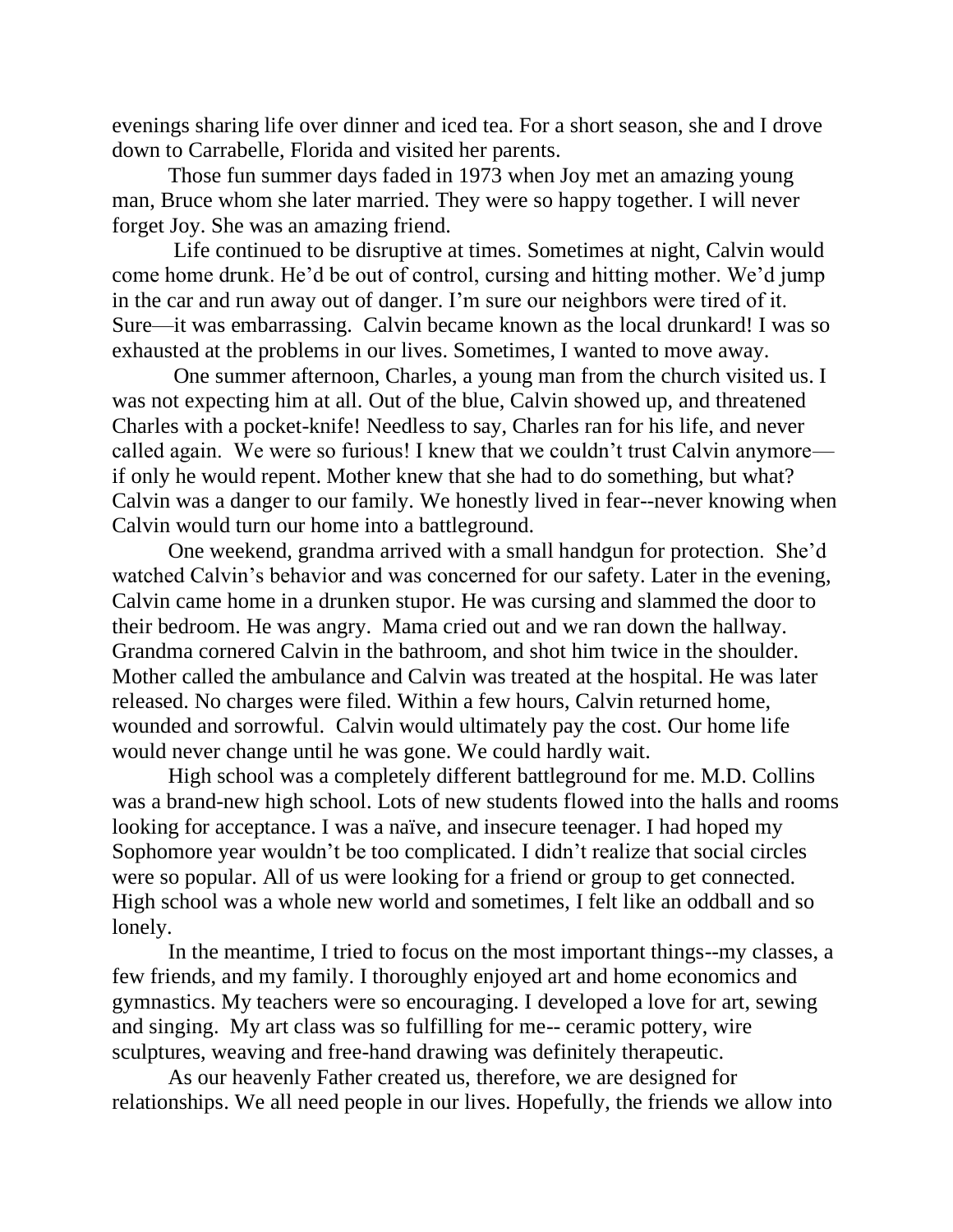our lives will be loyal and non-toxic. In my case, I followed anyone who would befriend me. Never considering the consequences of my choices, I was headed for trouble. I didn't see the storms arising.

During study hall, I walked outside the school with another classmate. I discovered a friendly group of teenagers. Most of them were puffing cigarettes, marijuana, or talking about their sexy boyfriends. These girls loved to party at the downtown disco, drink and spend weekends with their boyfriends. I was surprised. It wouldn't be long before I'd be doing the same things—smoking, drinking and partying with the wrong kind of people. After all, birds of one feather, fly together. "The people we surround ourselves with either raise or lower our standards." Matthew Kelly. "We all need people in our lives who remind us of our essential purpose, and challenge us to become the best version of ourselves."

My standards were definitely flying downhill quickly. What was I thinking?

The weekend parties were a big mistake. Couples were hanging out behind closed doors. I felt very uncomfortable and guilty. There were times that I could hardly drive home! The Lord was definitely looking out for me.

My Mother never knew—after all, she worked full-time and was too busy trying to keep her family together. Mother had her plate full-- stress, anxiety, and physical fatigue. She simply couldn't handle all the issues in our family. Calvin didn't help at all. His issues with alcohol, adultery and abuse were destroying us.

Unfortunately, my mother failed to set boundaries for her girls. We could actually come and go as we pleased—day or night. We never had curfews, rules or guidelines for relationships or discipline in our home. Oh, how I wish we had.

In 1972, I quit school after I finished the  $11<sup>th</sup>$  grade. Our family was falling apart and I was tired of the high-school cliques. I was unable to build any solid friendships. Every social or sports endeavor was a loss for me. I simply didn't have the motivation to be proactive. I was tired and restless. I honestly felt like a failure and struggled with discouragement.

In the summer, Calvin deserted our family and run off with another woman. Sadly, we lost our home, and my mother became sick. I went to work at JC Penney's to help Mother but I was laid off after Christmas. I was struggling to find a purpose in my life. I didn't want to simply survive, I wanted a better life. In 1974, I made a decision to get my GED---(General Education Development). This test replaced the high school diploma. In January 1974, I joined the US Army. I was desperate to experience a happier, normal life—if such a thing existed. For some reason, I was excited for this new experience!

I signed up for Germany and spent my first 6 weeks in Basic training at Fort McClellan, Alabama. What an experience! Our military post was situated at the foothills of the beautiful Appalachian Mountains!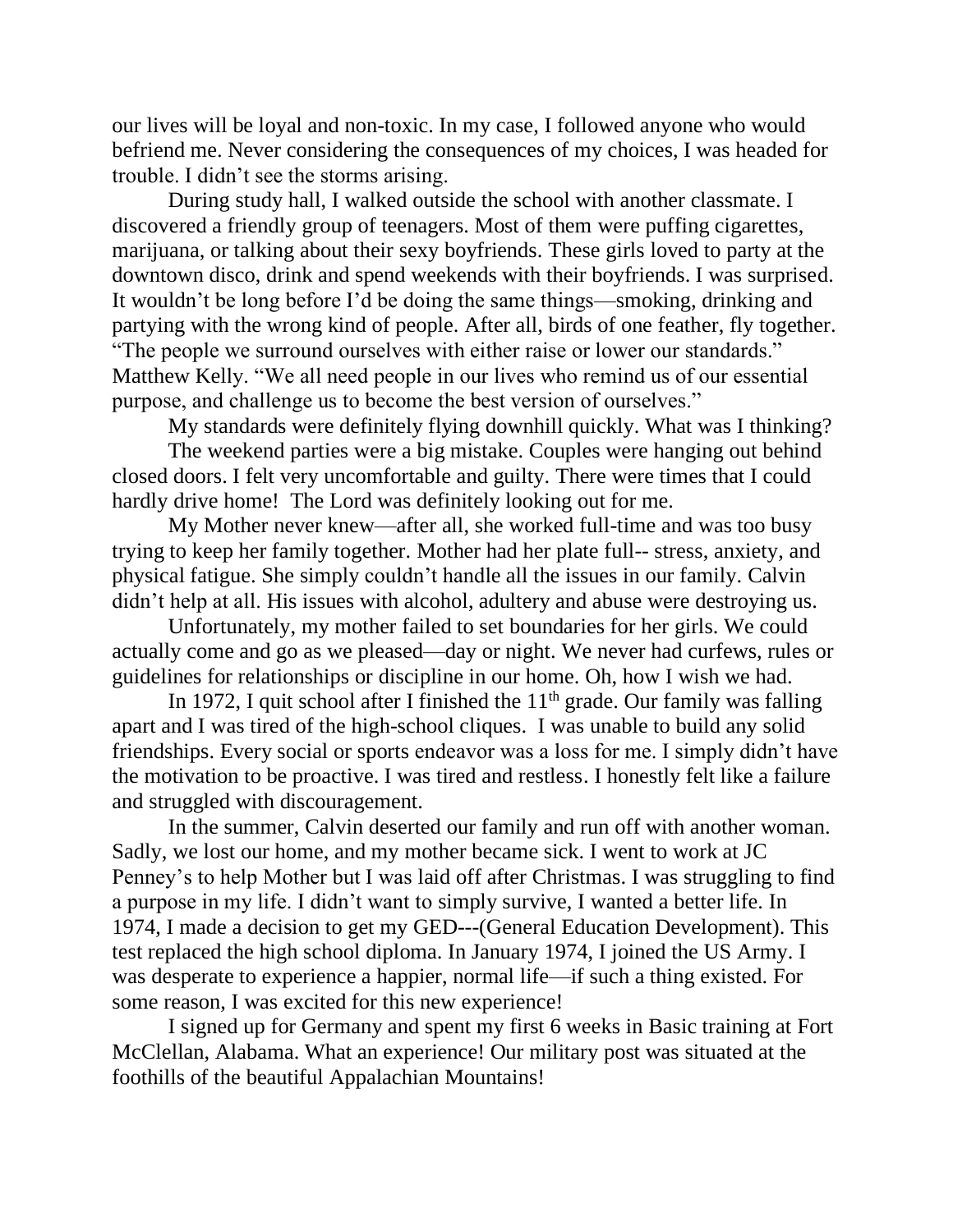Basic training would change all of us! Our female drill sergeant was very strict and proficient at yelling and tongue bashing. Rising at 5 AM was so hard. Following strict schedules, dress codes and behavioral demands were very challenging; but nevertheless, they helped me become a more disciplined person. In the spring of 1974, I graduated from basic training a better person. I couldn't wait to start the next phase of Army training.

My girlfriend and I were transferred to Fort Knox, Kentucky with an military combat occupation. Since women weren't allowed combat occupations, we were given the opportunity to choose another job. It was a miracle! I wanted something different and challenging. Donna convinced me to join ranks with the military-police! We transferred to Fort Gordon, Georgia and became roommates at the women's barracks. We enjoyed our time there—had lots of great experiences. I experienced my first romance! I'll never forget my dear friend, Pat Shook—she was a great encouragement. Eight weeks later, we graduated! Before flying overseas to Frankfurt, I was able to visit my family.

When we arrived in Frankfurt, I was assigned to the 385<sup>th</sup> Military Police Battalion. I was the only female police-officer in our company! Of course, I knew that competition was inevitable. In order to win the respect of my male peers, I'd have to work hard and not expect an easy road. After several months, I won a couple of awards and was promoted ahead of my associates! I finally earned their respect by demonstrating my skills.

Living in the women's barracks was challenging. I am so thankful that I passed those tests. During that season of my life, I was thankful to be accomplishing something worthwhile.

During the fall of 1974, I asked to be reassigned to Goeppingen, Germany. My older sister, Glenda and her husband, Bob Hammond were stationed there at Cooke Barracks. I couldn't wait to be reunited with their children-- Bobby, Michelle, and David. We were all excited!

Within days, I moved to the women's barracks at Cooke Barracks. I was excited to finally be in a place with family and friends.

I don't recall how this happened, but the Lord brought Debbie Chesser, Janet Holloway and Lucy Clark into my life. I was a carnal Christian and was not living for the Lord, yet He knew I needed godly influence. Isn't it interesting that He knows everything about us, yet He still loves us?

In 1975, Debbie and Lucy invited me to the Billy Graham Crusade in Brussels, Belgium! For the first time in my life, we traveled by train to Brussels to the Heizel Stadium. In a huge room, we camped in our sleeping bags with dozens of other young women! What a wonderful experience!

Every morning, we participated in Bible Studies and prayer with our group leader and several other people. Afterwards, we watched skits and other programs.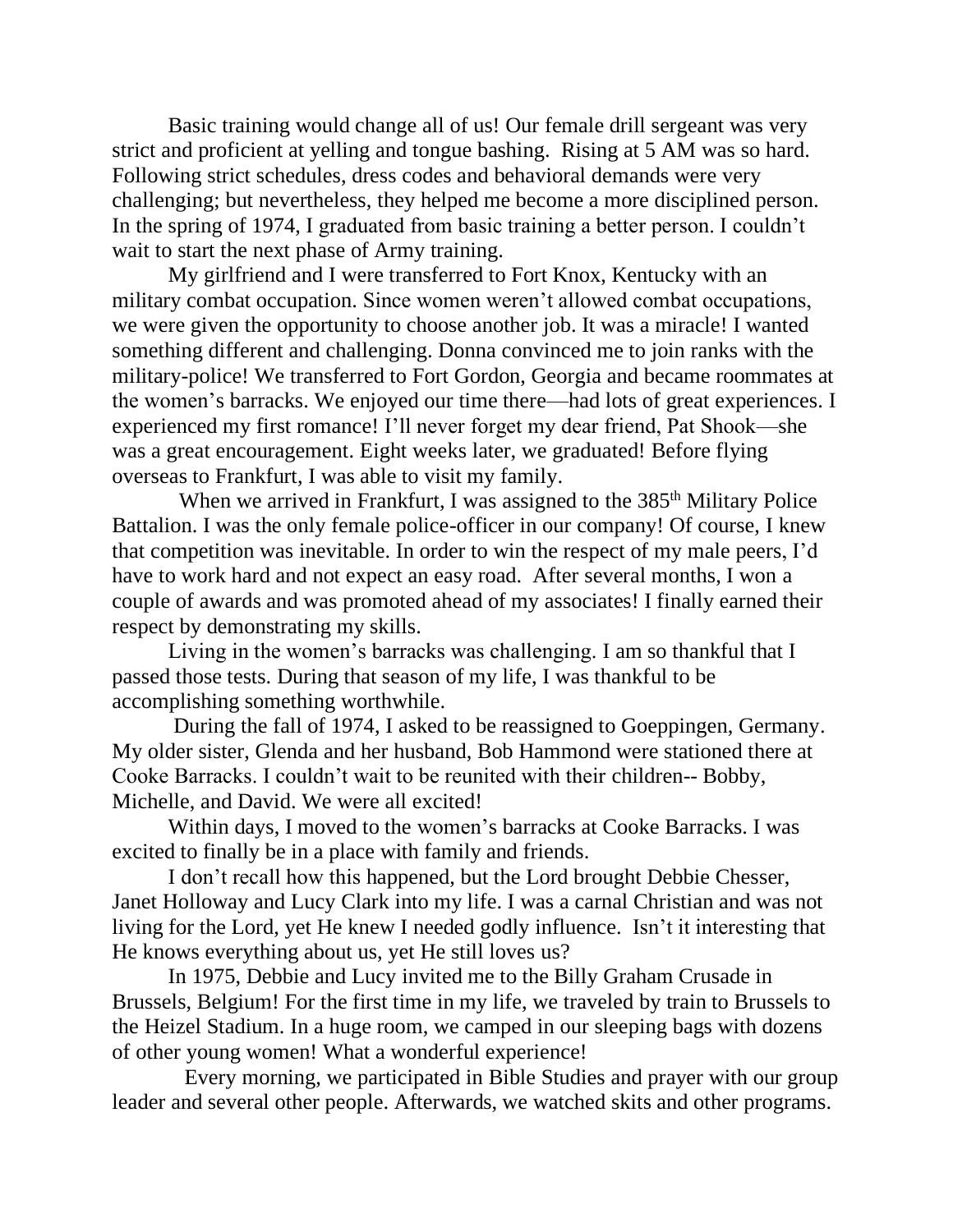During the day, we fellowshipped with other young people. I cannot recall how many people I met from all over the Europe!

In the evening, we all congregated to the stadium. We really enjoyed Billy Graham's inspiring messages. I can never forget these words, "God loves you and He has a purpose for your life!" Personally, I was spiritually challenged at his powerful preaching. During the altar call, I saw dozens of young people kneel in prayer. What a joy to see so many come to Jesus.

A huge revival broke out in that arena. I praise the Lord for this amazing opportunity in my life. Memories that will never fade.

God used that event to remind me of His great love and faithfulness. Isn't it incredible that He can orchestrate events like this?? He is powerful. His love for us "never changes" regardless of our attitudes, sin problems or disobedience.

At the conference, someone gave me a Good News Bible. Inside the front cover, I had written my testimony of salvation. My mother kept that Bible for many years! I was indeed thankful for Chaplain Nelson and the other godly leaders at Cooke Barracks. God used Chaplain Nelson and others to draw me closer to the Lord. I clearly saw the Light of the Gospel in his life.

In 1976, I departed the military and returned home for a new beginning. I was happy to be back in Seneca, South Carolina with my mother and the rest of the family. I was surprised that Calvin and mother had reunited. His behavior had not changed. Alcoholism, drug addiction and adultery still controlled his life.

That spring, I signed up for classes at Tri-County Technical College. I couldn't wait to begin. I made a decision to focus on my classes, work hard and not get involved with anyone. I desired to make the Dean's List. English 101 was my most challenging classes. Thankfully, I made the honor roll! Mother was so proud of me. Later, I realized that I had underrated my academic skills and even my selfimage. The Lord helped me understand that I was worthy—I was loved.

Sadly, no one in our family was involved in any local church. Mother was working a full-time job at the De-Fore Plant in Clemson. She was extremely busy with work and her dysfunctional marriage.

Calvin was still abusing mama. I'll never forget the afternoon he came home. Mother had cooked all morning to prepare a meal for us. Calvin was intoxicated, and wasn't feeling well. He had the audacity to throw everything on the table onto the floor. I was outraged. How dare he treat her this way? He was out the door in minutes.

In the summer of 1976, I had finished my semester and was looking for things to do. My sister Glenda had divorced her husband and moved back home without her children. Glenda had not changed.

She convinced me and Kathy to move to St. Petersburg, Florida.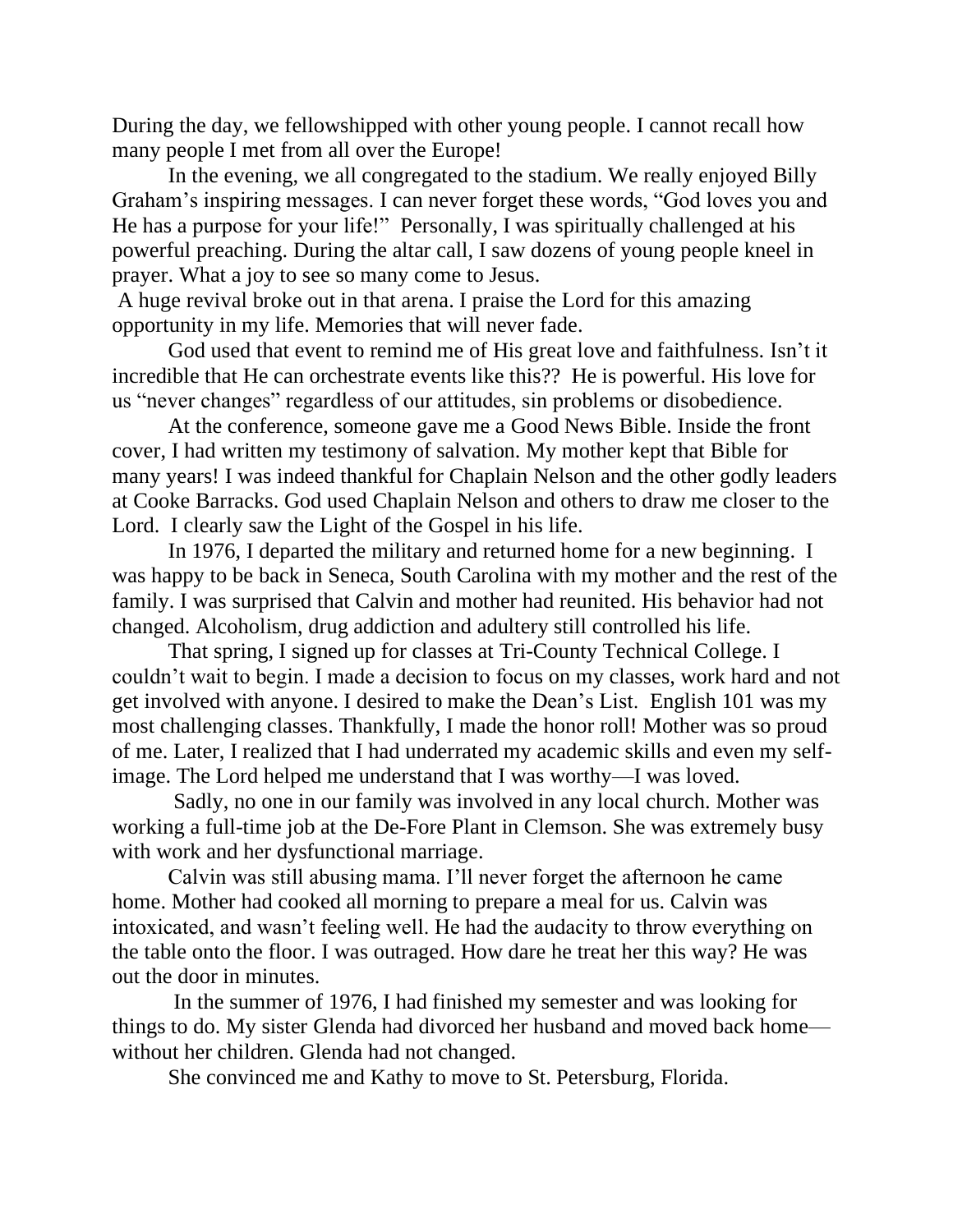Since I wasn't working, I thought, "Why not?" I drove my 1970 Volkswagen Bug with Kathy and her son, Jeremiah, and Glenda with all our belongings! I was paying for most of the expenses, including gas, food and the apartment! I should have known better. I was beginning to understand the insanity of my decision.

Within several days, Glenda had arranged an interview for me at a local Strip club. What was she thinking?? Of course, I'd could never, ever do this. About two weeks later, I managed to find work at a local T-shirt shop. I really enjoyed working there. I made some great friends. Glenda was too lazy to work! Kathy couldn't because of her son, Jeremiah. They both depended on me.

Unfortunately, at the age of 22, I was very naïve and unwise. While I worked, Glenda and Kathy enjoyed their free time in my car. In the evenings, Glenda and Kathy loved to drink and party at the local bars. One evening, I met a young man named Gordy. He was good-looking and super friendly. I was naively attracted to men who thought I was pretty. Gordy lived in a houseboat—that should have been a red flag for me. We started dating. He invited me over and consequently, I became pregnant. I felt so stupid for this.

My friends were happy for me, but I was scared. I called mother and she arranged for me to fly home. Now long before I left, Glenda wrecked my Volkswagon Bug! She drove it into a lake. I never saw it again. Oh, the valuable lessons I learned from this experience.

Once I arrived home, I was feeling very remorseful. Mother was happy to see me but also concerned for me and my future. I was only a few weeks pregnant and very confused. Mother convinced me to get an abortion. I had no idea what I was doing. I only wish I'd done my homework. No one warned me about the consequences of this decision. We went to Atlanta and I killed that unborn baby. Afterwards, deep down in my soul, I wept and realized that I had made a huge mistake. I tried to move on with my life, but I couldn't forget it. Those shameful memories would pop up unexpectedly. We simply can't sweep our sins under the rug! Only Jesus! Only He can help us overcome our sin and shame.

We can be sure that the Lord sees everything. He knew what I had done, and although it broke His heart, He still loved me. I am so glad that God's love carries me-- His work in my life will continue until He takes me home.

Only God could develop me into the woman I needed to be. I was definitely a mess! God knew however that I would eventually need healing from the shame and guilt of my sins. He would do it. The shame of my sin would cast a shadow in my life for years to come. Although I was a Christian, I wasn't spiritually mature to understand that all my sins had been forgiven—for all eternity. I simply couldn't forgive myself.

I enrolled at Tri-County Tech and was able to complete my second semester of college. Understandably, I still grieved over my losses. At times, I would get so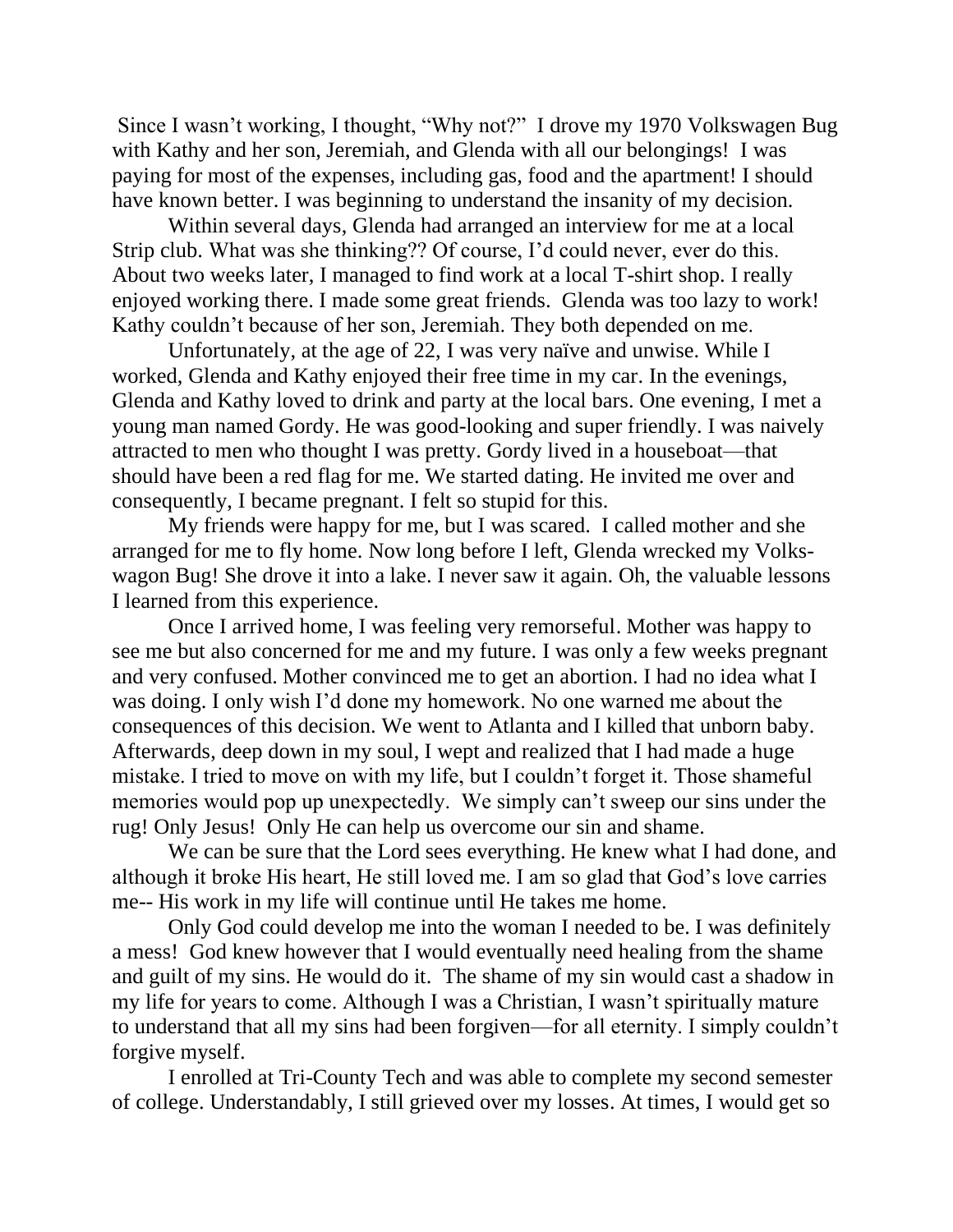discouraged about the poor decisions that I had made that summer of 1976. When would I ever recover and learn how to thrive?

My mother was still living in the trailer park, and trying to remain optimistic about her life and marriage. Sadly, Calvin's spiritual life was greatly declining. He was still abusing alcohol and even drugs. Several times, she had discovered him cheating. The rose-colored glasses were slipping away; after twenty years, mother was beginning to awaken out of denial.

One afternoon, I asked mother, "Are you ready for change?" She sure was! I rented a nice home, packed the U-Haul and we moved away. Mama walked out of Calvin's life for good. Our lives improved without him. He never visited, called or bothered her again. She was finally free! His physical abuse, and adulterous lifestyle wasn't her problem anymore. Sadly, within three years, Calvin would be murdered. For the first time in years, mama seemed so happy.

In the summer of 1977, I also made some important decisions. I needed to change my life as well. In August of 1977, I rejoined the Army! I was assigned to Fort Dix, New Jersey to become a military vehicle operator-(64C). I learned to drive everything from a ¼ ton truck to a 5-ton tractor-trailer. Those six weeks of training passed quickly! I couldn't wait to return to Germany!

A couple of weeks later, I flew into Frankfurt and I was transferred to Kaiserslautern, Germany at Kleber Kaserne. I was assigned to the 64<sup>th</sup> Transportation Company. We had several female truck drivers in our platoon most were very skilled and friendly. I drove the 5-ton tractor-trailer all over Germany and Belgium. We'd drive through the major cities, out in the remote field sites and throughout small, lovely towns.

My most difficult experience was the Inspector General's inspection in the women's barracks. All of us girls had toiled all night for this inspection! We were exhausted to say the least. The following morning, Sergeant Rice allowed us to go home and get some rest. Several months earlier, I had moved off base into a small German apartment. I was so worn-out, I slept for 48 hours! I never woke up! When I finally did wake up, I was frightened. How could I have slept that long?

The next morning, I reported to duty and was rebuked for being (AOL) Absent Without Leave. I received an Article 15 (form of punishment) and had to work for seven days straight overtime. I also lost a small percentage of my pay. I never repeated that again! This was my first offense in the military otherwise, it could have been worse.

During my tour of service, I was able to travel to different cities. I'll never forget these extraordinary experiences to Bavaria, Heidelberg, Stuttgart and Innsbruck—especially the Neuschwanstein Castle. While I met and dated a few handsome guys, none of them measured up to my expectations. I am so glad that I waited for the right man. God knew exactly what I needed—and He provided.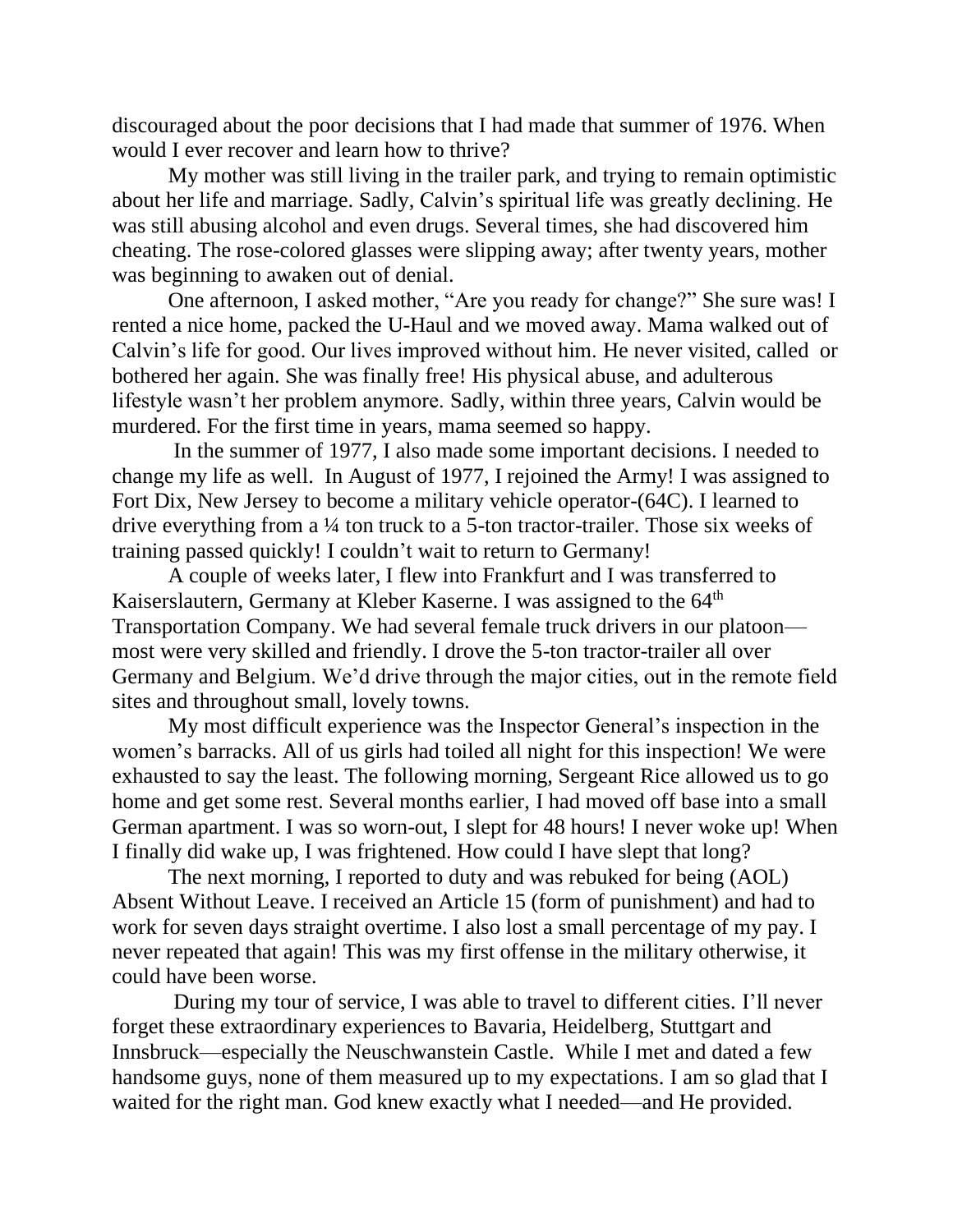One morning, I noticed an advertisement in the military newspaper for vocalists and/or musicians for the military band, "Entertainment Showcase." Several days later, I nervously auditioned as a country/western vocalist. Since my voice wasn't that good, I didn't think I had a chance. Little did I know what God was orchestrating in my life. During the audition, I met an amazing young man, Glen Williamson. He was the Assistant Director and he supervised all the auditions. He was very positive and mentioned that my voice was exactly what they needed. I couldn't believe that I had been accepted! I was excited! A few days later, I received a work release for three months from my unit.

Glen and I became good friends while traveling and performing around Germany. I was impressed with his work ethic and love for music. I learned that he was engaged to his high-school sweetheart, Cathy. I had to be careful with my heart since I did not want to hurt anyone.

Interestingly, as my friendship with Glen grew, I realized that he was one of the most remarkable men that I had ever met! He was good-looking, humble, hardworking, respectable and talented. For years, I never thought I would find someone like him--I was falling in love. Glen was the one I had been waiting for. Glen called his parents and informed them about our relationship.

Within a few short weeks, Cathy sent Glen a love letter on cassette and a photo of herself. Glen wrote Cathy a long letter explaining why he couldn't marry her. Of course, Glen didn't want to hurt her, but he was convinced that he didn't love her anymore. He loved me and wanted to marry me! I realized that Glen was the man that I had always dreamed about! "God had brought us together."

In March, we made the decision to drive to Copenhagen, Denmark to get married. We tied the knot on March 23, 1979 as husband and wife. I have never regretted this decision. Although Glen was not a Christian, he was always consistently loving, kind and respectable to me. Glen resigned from Entertainment Showcase and within a few weeks, began working as a mechanic.

In September 1979, we moved to Fort Hood, Texas where Nadyia was born—she was such a sweet baby. We rented an apartment in Harker Heights until government housing was available. Grandma Owens came to help me during my delivery and recovery with Nadyia.

In 1981, Glen was transferred to Wharton Barracks in Heilbronn, Germany. Our second, precious daughter, Cheri was born in 1983 at a German hospital. I began working for the Morale Support Division in the Arts and Crafts department. For the first time in my life, I had an amazing job with two wonderful ladies-- Katya Sharply and Donna Van-Dyke. Cheri was about a year old when we left Germany and moved to Richmond Hill, Georgia.

In 1984, Glen was assigned to Fort Stewart, Georgia. Since we weren't eligible for family housing, we moved into a nice home at Piercefield Forest in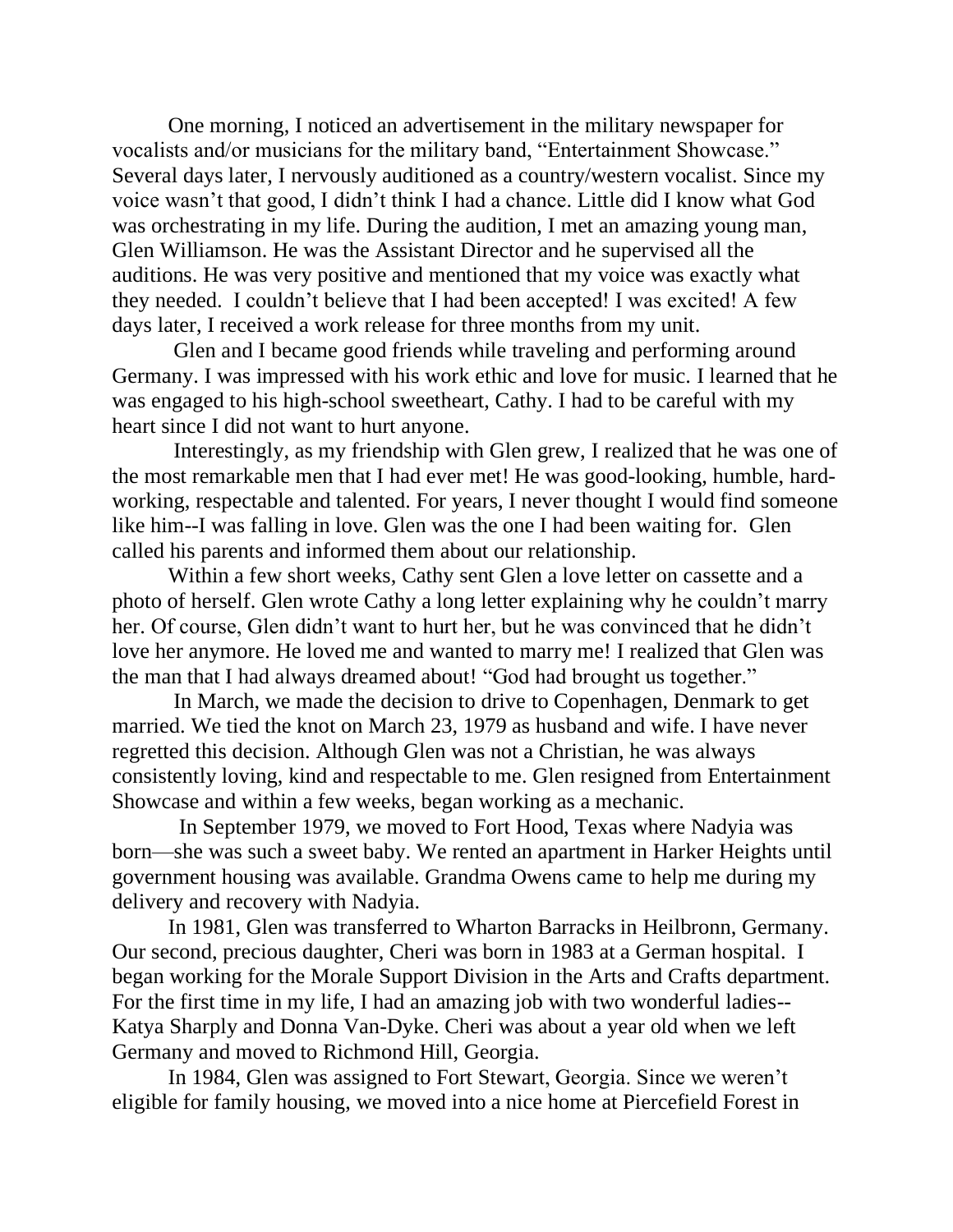Richmond Hill, Georgia. I was overjoyed with living closer to my mother and family in Seneca, SC. At last, our children could build relationships with their cousins and grandparents.

I am convinced that the Lord routed us to Richmond Hill for His divine purpose. Since moving into a private house, our cost of living had increased, and I had to find work. I began working at Military TV and Stereo in Savannah. We enrolled Nadyia and Cheri into a day-school, Castle Heights. Our new life wasn't easy but it was definitely meaningful. Cheri and especially Nadyia loved going to the school. We were building a new life, a future and a community.

Just a few weeks later, I mentioned to Glen that Nadyia and Cheri had never been to Sunday school! What in the world was I thinking? Was God working on my heart? After all, I hadn't been in church for many years. He was in control. He had planted us in this place for a divine purpose.

God was working—someone was praying. Just a few days later, Mrs. Cooper (pastor's wife from Bethel) and another Christian missionary came to visit us. Mrs. Cooper was very friendly. We invited them inside and got acquainted. Of course, she invited all of us to visit Bethel. I allowed Nadyia was able to attend Sunday school with Mrs. Cooper. She really enjoyed it.

At this time, Glen was busy on the weekends. He was moon-lighting as a musician in clubs and bars. He wasn't opposed to me attending church but he had no desire to attend. Later on, he actually promised that he would go—just once for me. I kept that commitment in my heart.

On Sundays, I felt guilty for not going to church with Nadyia. I was working fulltime, and I was tired on the weekends. But still I understood that the Lord wanted all of us in church. I couldn't escape this conviction.

Coincidentally, Glen's band was cancelled for Saturday night! He would be free on Sundays!! I awakened early on Sunday morning and asked him—very politely, if we could go to church. He had already promised! I was excited.

Pastor Cooper was a powerful, compassionate preacher. His message was definitely compelling. He mentioned several times that everyone needed to know 100% if they were headed to heaven. Everyone was really friendly and of course, I wanted to return just to make friends. I was very lonely.

Understandably, Glen had no desire to go back to Bethel Baptist. The message really bothered him. He mentioned that I could return but he wouldn't be. Of course, I understood his heart—he was raised in a dysfunctional home. His parents attended church but they were alcoholics. Glen simply didn't understand that real Christianity was different. He was about to discover the truth.

The following week, Pastor Cooper and Elmer Walker visited us at home. They were excited to meet with us. Pastor Cooper asked me about my relationship with the Lord. I accepted Christ at a Good News Club in 1968 in College Park,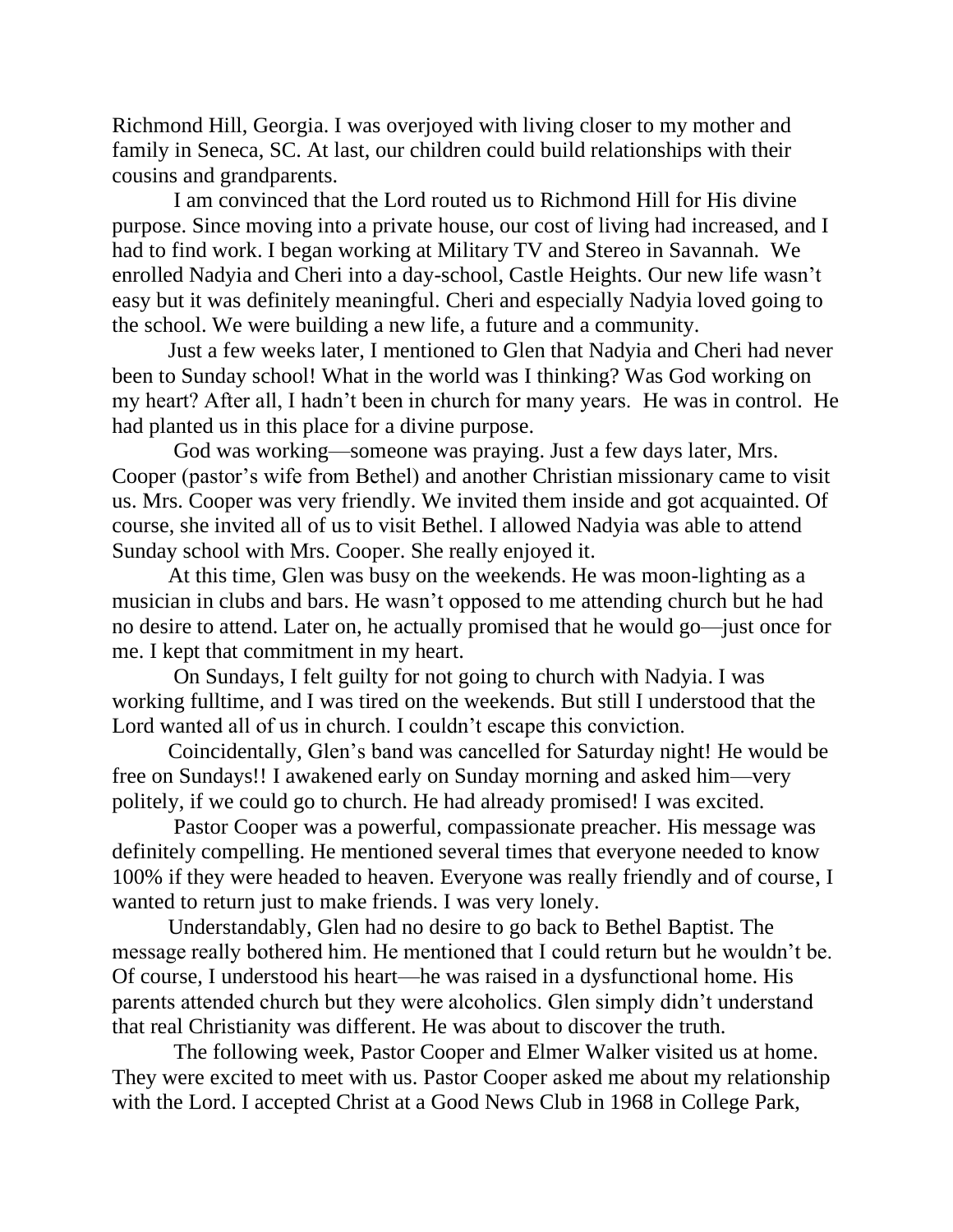Georgia. Being brought up in an alcoholic home, I wasn't proud of my relationship with the Lord—I had made so many mistakes. Thankfully, I realized that God hadn't given up on me. Looking back, I was humbled and forgiven so many times. God is so full of Grace, Mercy and Unconditional love.

Pastor Cooper asked Glen about his relationship with the Lord. Of course, Glen wasn't completely truthful. Pastor Cooper challenged Glen. He mentioned that most professing, authentic Christians attend church, read the Bible and served the Lord. Glen realized that he had to make some choices. We began attending Bethel Baptist regularly. The Lord was definitely moving in his life. One afternoon, Pastor Cooper asked Glen to work with the choir. Within a couple of weeks, Glen asked for some music/preaching tapes. Glen promised that he'd listen to Oliver B. Greene. On his way to work one morning, Glen was listening to the message, "The Other Side of the Door." His heart was breaking. He pulled off the road and begged the Lord to save him. He returned home that evening a new man! I couldn't believe the changes God had made in Glen's life. We cleaned house that week—every bottle of alcohol was emptied and ungodly movies were trashed. Everything in his life changed. 2 Corinthians 5:17

At Christmas 1984, Evangelist Bobby McGilliard and his family visited Bethel Baptist Church. His wife shared an amazing testimony. At one time, she had questioned her salvation—thankfully, she got it settled one day. The more I thought about her words, the more I questioned my own conversion. I struggled with the besetting sins in my life-- anger issues, impatience, unconditional love and lack of discipline. I desperately wanted to be the godly wife and mother for the sake of our family. Sadly, I didn't realize that spiritual growth doesn't happen automatically. I misunderstood so much. My relationship with the Lord had to be cultivated. Like any relationship, I had to be proactive in my faith. What did this mean? Being faithful to Jesus--reading the Word, praying, worshipping God in our home, loving my family, sharing my faith and being obedient to church. Of course, my faith journey was never based on a list of rules, it was based on His love and our relationship. I learned that my love for Jesus Christ helped pave the way to complete surrender, obedience and faithfulness. There was nothing I could do to make Him love me more or less. When He died on the cross, I was still a sinner. Romans 5:8

During those days, the enemy taunted me. I felt so unloved and sinful. I thought my sins were too great for forgiveness. Yet, I hungered for that peace and joy that she had talked about. Glen asked the church to pray for me. The Lord heard my prayers and I realized that He had forgiven me years ago. Christianity is never a spectator sport. Although I definitely remember praying to receive Christ, I had never grown spiritually. No one ever explained to me the importance of serving the Lord at home and in the church. I definitely needed to be taught. This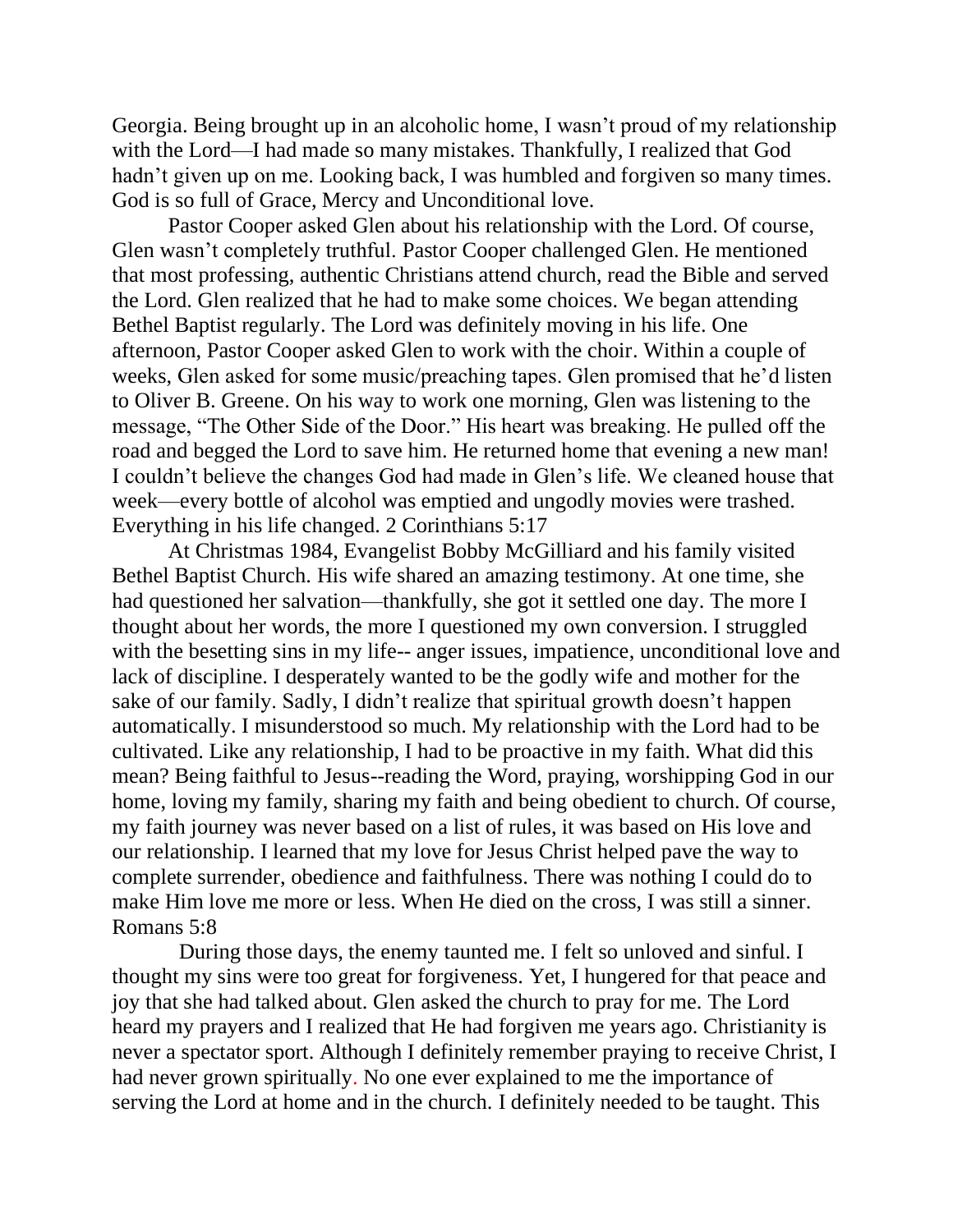valuable spiritual lesson opened my eyes. We are living in a fallen world—there are temptations everywhere. Pastor Cooper taught us to serve the Lord with Joy not legalistically. It's our Joy that helps us to run the race. One day, we will see Him, face to face. Hebrews 12:2 "Looking unto Jesus, the Author and Finisher of our faith; who for the Joy that was set before Him endured the cross, despising the shame, and is set down at the right hand of the throne of God."

Not too long afterwards, we began praying for a son. Glen had been adopted, and we desired a son to carry on the Williamson name. Everyone was praying for us. Within three months, I was pregnant with Benjamin. We applied for family base housing and were accepted. We moved and Ben was born at the hospital on base. God was and is so merciful to us. The Lord provided a nice home for us. I was overwhelmed at His goodness toward us. My precious mother came down to help me with the children. Our relationship with Bethel grew. God gave me many precious friends during those years. A pastor's wife, Joyce Vicks gave me a book to read, "What is God doing in your life?" She must have known that the Lord would eventually call us into full-time ministry.

It is so important to grow in this relationship by reading the Bible, praying and serving God and sharing our faith with others. I am truly grateful for Pastor and Mrs. Cooper for their example of faithfulness and sacrifice at Bethel.

After much prayer and counsel, we felt the Lord was calling us into the ministry. In 1986, we sold most of our furniture and moved to Jacksonville, Florida to attend Trinity Baptist College. At first, life was difficult. Glen lost his job upon arriving, but God made a way for us. Within six months, he got hired at Vistakon. For the next five years, this job provided most of our needs. We learned to live on a very small budget, be content and faithful in everything.

We were thrilled at all the opportunities to serve. I loved working with the teens and kindergarteners in Sunday school. All these experiences prepared me for our future ministry. The Children's Dealing Center with troubled children, and the bus ministry enlarged my vision for helping children from dysfunctional families. The following summer, we hosted a Five-Day Club with Children Evangelistic Fellowship. A couple of years later, we hosted a Good News Club in our neighborhood. I learned to be devoted in everything—including Thursday visitation while Nadyia, Cheri and Ben went to Awana. They loved the Awana program. Nadyia actually earned the Timothy Award. She memorized hundreds of Bible verses.

The Lord blessed me with godly women leaders in our church who taught me much about serving the Lord. Many of these important skills prepared me for overseas missions.

We learned much in Jacksonville, Florida at Trinity Baptist Church! Through our trials and disappointments and failures, we discovered that God